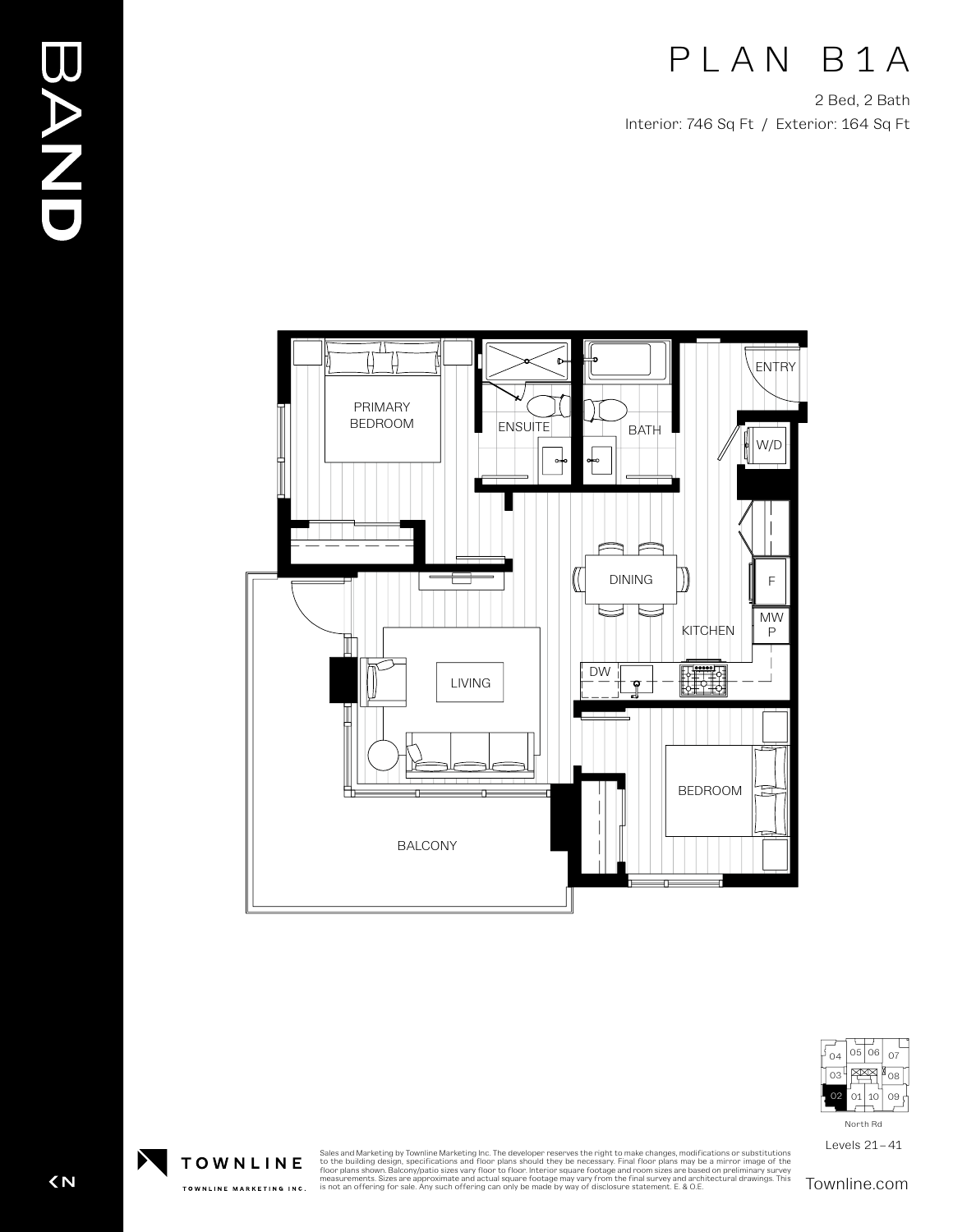## PLAN B1B

2 Bed, 2 Bath Interior: 747 Sq Ft / Exterior: 164 Sq Ft





Levels 21–41

Sales and Marketing by Townline Marketing Inc. The developer reserves the right to make changes, modifications or substitutions<br>to the building design, specifications and floor plans should they be necessary. Final floor p